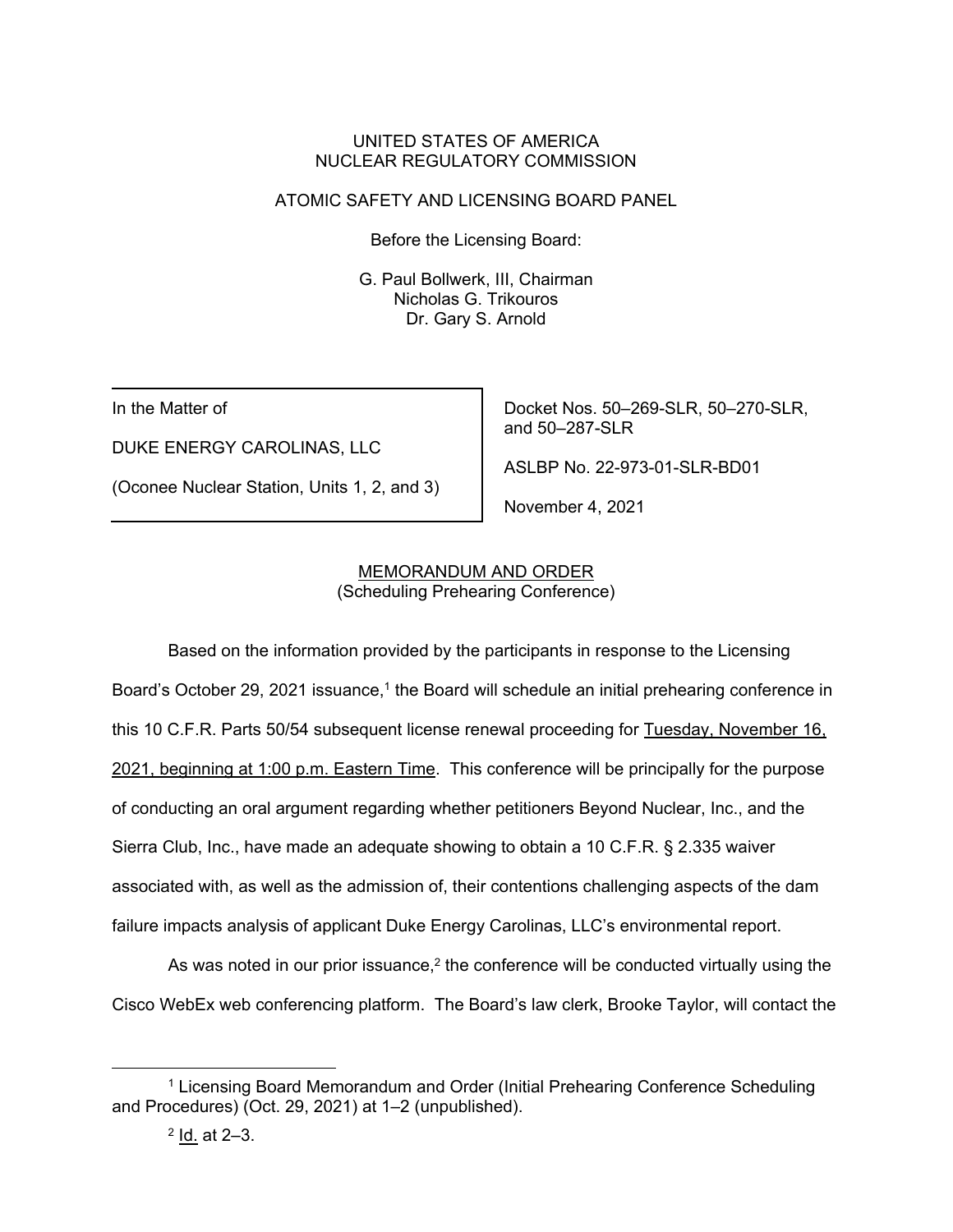participants' counsel by e-mail to (1) schedule a test session conducted by the Licensing Board Panel's Information Technology staff to identify and mitigate any technical issues concerning access to the status conference; and (2) provide information about accessing the Cisco WebEx web conference by the participants' counsel.

For the public and other interested persons, the Board will provide telephone listen-only access to the oral argument by dialing 800-857-9887 and entering the passcode 5721898, followed by the "#" sign.

The participants also are advised that the Board may issue an additional memorandum prior to the conference providing information to their counsel about particular questions or issues they should be prepared to address during the conference.

It is so ORDERED.

FOR THE ATOMIC SAFETY AND LICENSING BOARD

*/RA/*

 $\mathcal{L}_\text{max}$  and  $\mathcal{L}_\text{max}$  and  $\mathcal{L}_\text{max}$  and  $\mathcal{L}_\text{max}$ 

G. Paul Bollwerk, III, Chairman ADMINISTRATIVE JUDGE

Rockville, Maryland

November 4, 2021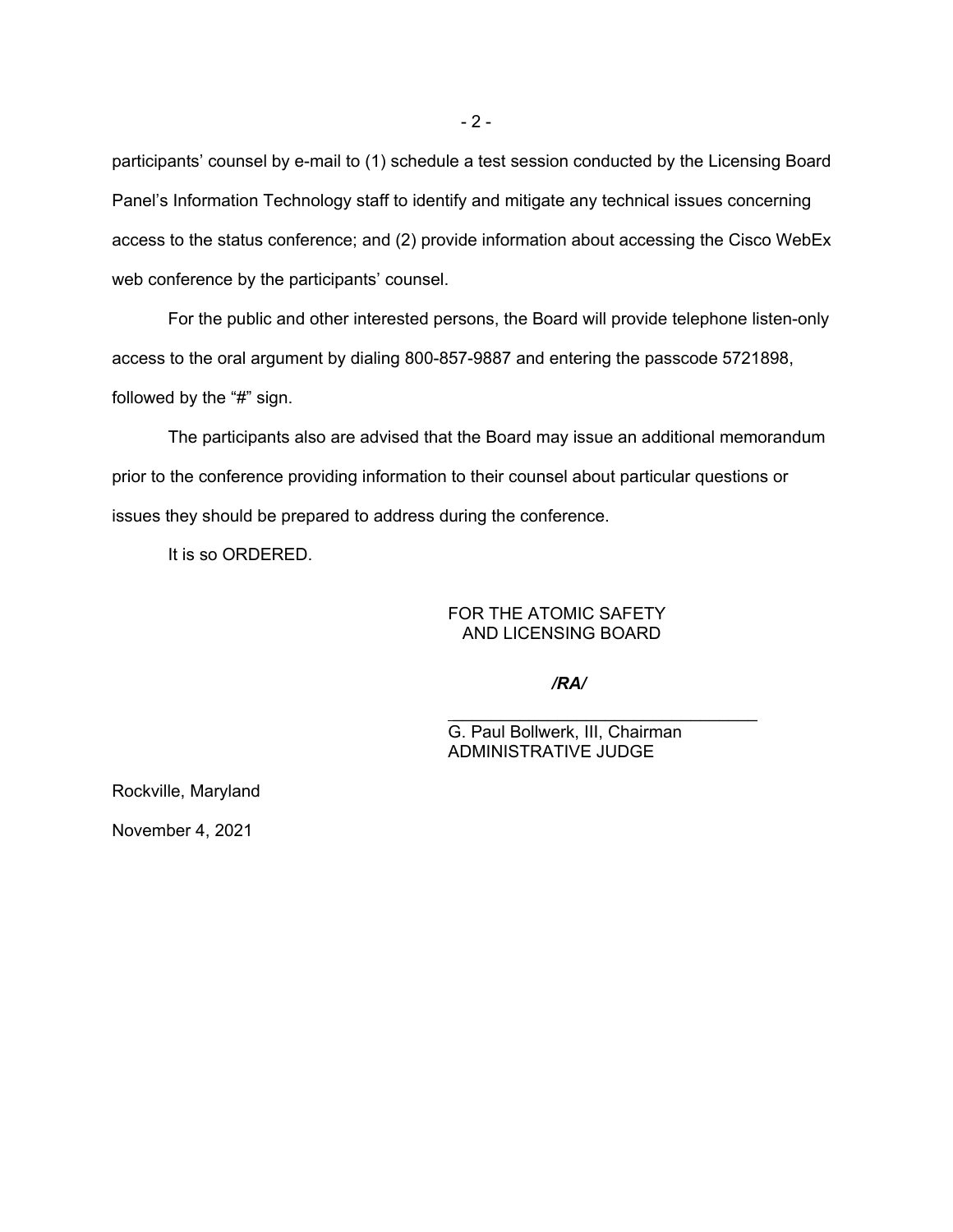#### UNITED STATES OF AMERICA NUCLEAR REGULATORY COMMISSION

In the Matter of )

DUKE ENERY

 $)$ 

 $)$ 

DUKE ENERGY CAROLINAS, LLC, ) Docket Nos. 50-269, 50-270 & 50-287-SLR

(Oconee Nuclear Station ) Units 1, 2 and 3)

# CERTIFICATE OF SERVICE

I hereby certify that copies of the **MEMORANDUM AND ORDER (Scheduling Prehearing Conference)** have been served upon the following persons by Electronic Information Exchange.

U.S. Nuclear Regulatory Commission Office of Commission Appellate Adjudication Mail Stop: O-16B33 Washington, DC 20555-0001 E-mail: ocaamail@nrc.gov

U.S. Nuclear Regulatory Commission Atomic Safety and Licensing Board Panel Mail Stop: T-3F23 Washington, DC 20555-0001

G. Paul Bollwerk, III, Chairman Administrative Judge

Nicholas G. Trikouros Administrative Judge

Dr. Gary S. Arnold Administrative Judge

Ian Curry, Law Clerk

Brooke Taylor, Law Clerk

Allison Wood, Law Clerk

E-mail: paul.bollwerk@nrc.gov nicholas.trikouros@nrc.gov gary.arnold@nrc.gov ian.curry@nrc.gov brooke.taylor@nrc.gov allison.wood@nrc.gov

U.S. Nuclear Regulatory Commission Office of the Secretary of the Commission Mail Stop: O-16B33 Washington, DC 20555-0001 E-mail: hearingdocket@nrc.gov

U.S. Nuclear Regulatory Commission Office of the General Counsel Mail Stop - O-14A44 Washington, DC 20555-0001 Susan Vrahoretis, Esq. David E. Roth, Esq. Megan A. Wright, Esq. Mary F. Woods, Esq. Joseph M. Azeizat, Esq. Brian Newell, Senior Paralegal Georgiann E. Hampton, Paralegal Amanda Black, Paralegal E-mail: susan.vrahoretis@nrc.gov david.roth@nrc.gov megan.wright@nrc.gov mary.woods@nrc.gov joseph.azeizat@nrc.gov brian.newell@nrc.gov georgiann.hampton@nrc.gov amanda.black@nrc.gov